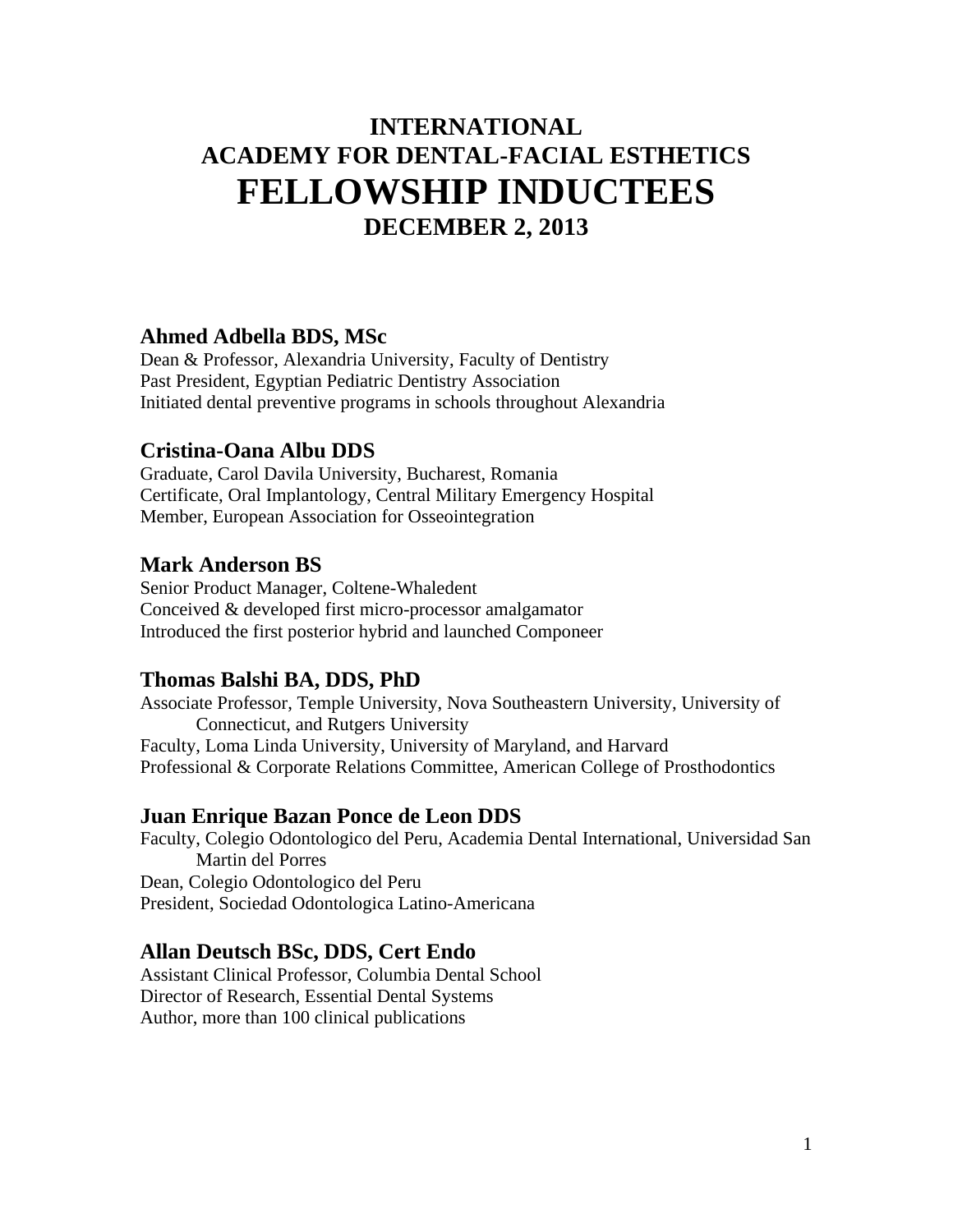#### **Jack Dillenberg DDS**

Dean, Arizona School of Dentistry and Oral Health President, Dillenberg & Friends Health Services Consulting Inc Clinical Instructor & Adjunct Faculty, Harvard School of Dental Medicine

#### **Edgard El Chaar MSc, DDS, DDS**

Director, Advanced Education Program, New York University Clinical Associate Professor, Periodontics and Implants, New York University Member, American Academy of Periodontology, AOI, Academy of Implant Dentistry

#### **Victor Gehani BDS, MFDS RCS, MFGDP, DPDS, MSc**

Lecturer, Eastman Dental Institute and Tutor, London Deanery Examiner, MJDF, ORE (GDC) Board Member, FGDP (UK) Fellow, Pierre Fauchard Academy, ICOI, Higher Education Authority

# **Yasmin George BDS, MGDS**

Visiting Faculty, Advisory Board Member, Pankey Institute, Florida Examiner, National Examining Board for Dental Nurses Member, Association of Dental Implantology, British Academy of Cosmetic Dentistry Member, Society for Study of Craniomandibular Disorders

# **Harish Gulati HSC, BDS**

Associate Clinical Professor, Tufts University Board Member, Massachusetts Dental Society Secretary, ADEA, Foreign Educated Dental Professionals Consultant, Dental Products, Dental Advisor and Reviewer, JAGD and JDE

# **Devon Howe BSc, MBA**

President, CEO, Partner, Nobilium (division of CMP Industries LLC) Board member, Identalloy Council Patents: dental shade measurement (design) and CAD-CAM Denture System (utility)

# **Laura Kelly BA, CDT, FACE**

Past President & Accredited Member, American Academy of Cosmetic Dentistry Executive Council, International Federation of Esthetic Dentistry Fellow, Academy of Comprehensive Esthetics President, LK Dental Studio

# **Derek Mahony HSC, BDS, MScD Ortho, FACD**

Research Fellow, Karolinska Institute Stockholm (Orthodontics) Editor, Australasian Association of Orthodontics and Orofacial Orthopaedics Journal Contributing editor, Journal of Clinical Paediatric Dentistry, Int Ortho Journal Visiting Lecturer, PUC-Rio University (Brazil) and Coimbra University (Portugal)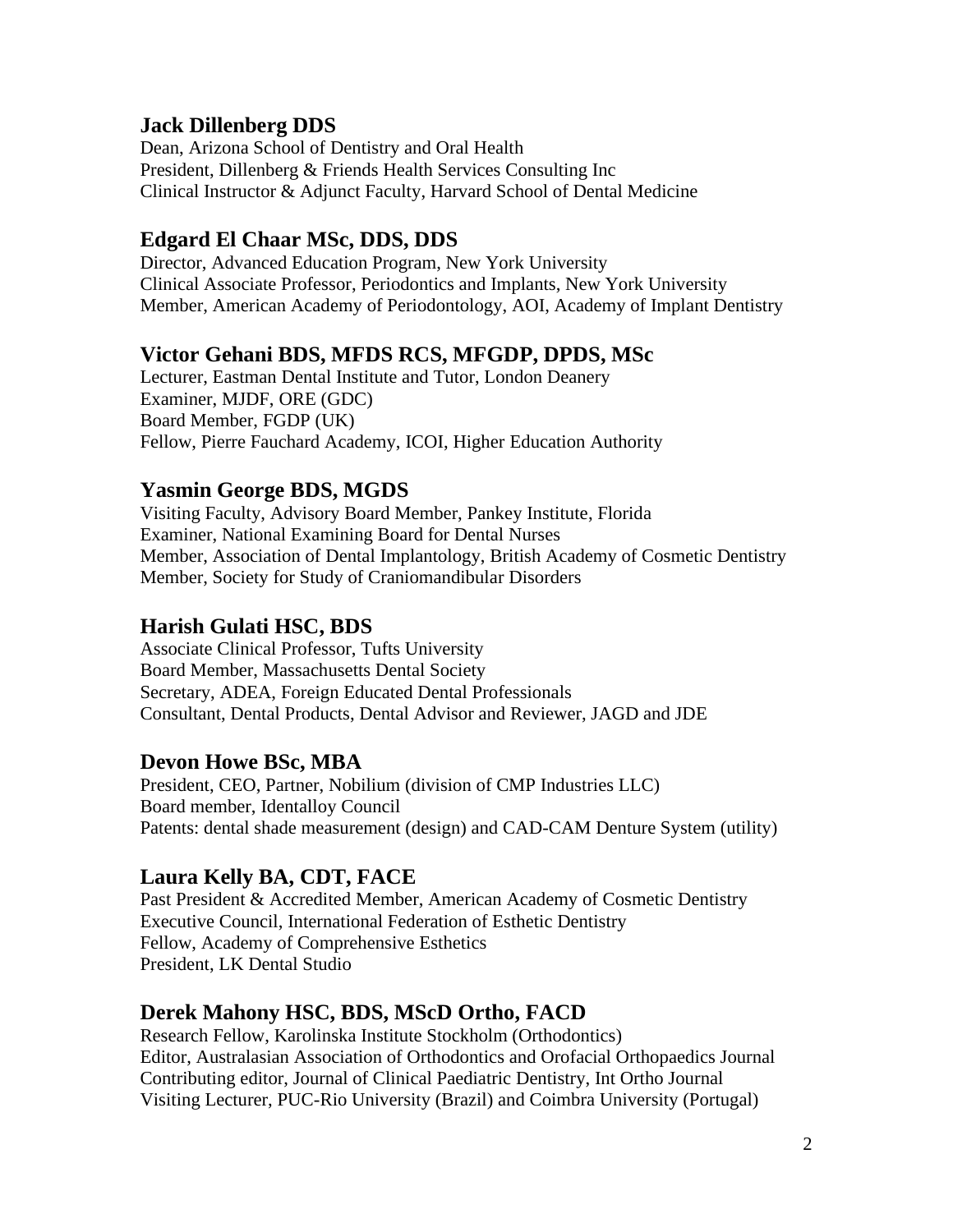# **Francesco Mangani MD, DDS**

Chair, Operative Dentistry, School of Dentistry, Tor Vergata University, Rome Chair, Dental Aesthetics, School of Dental Hygienists, Tor Vergata University, Rome President elect, Italian Society of Conservative Dentistry Author and Co-author of several textbooks

# **Shubham Mittal AISSCE, BDS, MSc**

Member, GDC and DCI Presenter, IADR, Analgesic in Implant Dentistry Periodontic Student of the Year, ISP

# **Hala Mohamed BDS, MScD**

Masters degree in Pediatric Dentistry Member, Egyptian Dental Association, Alexandria Dental Association Member, 21<sup>st</sup> Century Study Club

# **Elmer Mollinedo BA, DDS**

Professor, Universidad Mayor de San Andres Dean, Post Graduate Education, Universidad Andina Simon Bolivar Fellow, Pierre Fauchard Academy

# **Kazuhiko Murakami BA**

General Manager, International Department, Shofu Inc Managerial positions at Shofu USA and Shofu UK Graduate, Doshisha University, Kyoto, Japan

# **Robert Nordquist BSc, MBA**

Vice President, Sales and Marketing, Air Techniques Development of the cleaners & chemicals used in today's infection control products Member, American Dental Education Association Member, OSAP (Organization for Safety, Asepsis and Prevention)

# **Daniel Ochoa-Durand DDS**

Assistant Professor, Dental Photography, Universidad Latino Americana, Lima, Peru Contributor & developer, Latin American Seminars in Dentistry (SOLA NG) Researcher, Microleakage of Cements, Universidad de San Martin de Porres, Peru

# **Paul O'Malley DDS**

Specialist, holistic, metal-free and mercury-safe removal protocols Developer and Patent holder, formulas for Great Oral Health Co Member, International Academy of Oral Medicine and Toxicology, AAID and AACD Instructor, Martial Arts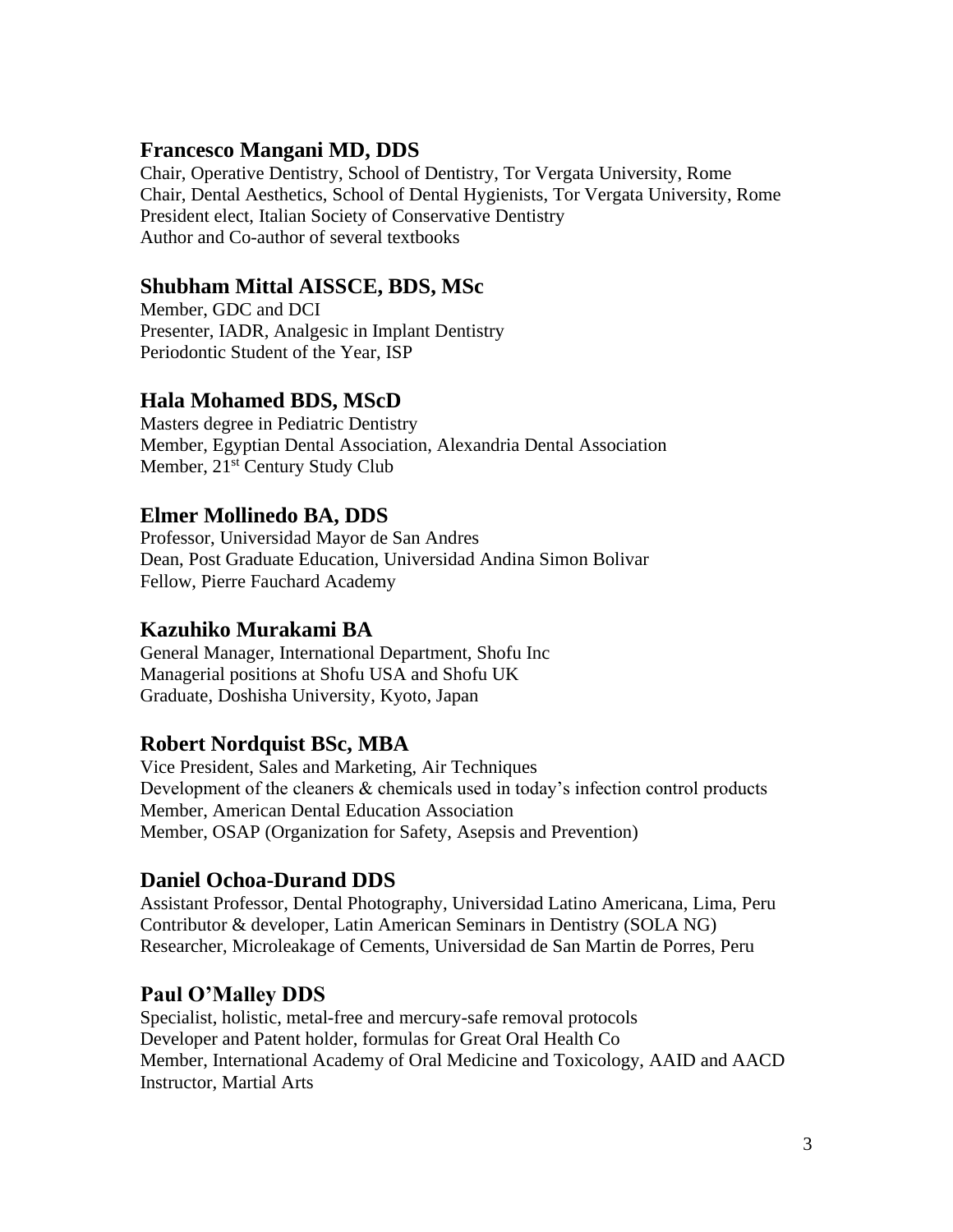#### **Jae Pak DDS**

Member, American Academy of Cosmetic Dentistry, ADA and NYSDS Chief Resident, Stonybrook University Hospital Extensive training in malocclusion, complex full mouth rehabilitation

#### **Daniel Parilli BSc, MBA**

Chair, American Dental Assistants Association Board of Directors, Dental Trade Alliance Board of Directors, Hearthstone Communities President's Award, Dentsply International

#### **Robert Rioseco MSc, DDS, FAGD**

Founding Member, Board Member, Empire State Academy of Cosmetic Dentistry Member, CEREC Doctors Mentor Society, Dental Society State of New York Accreditation Candidate, AACD

#### **Georgios Romanos DDS, PhD**

Associate Dean and Professor, Stony Brook University Diplomate and Fellow, ICOI Member, AAP, AOI, WFLD and IADR Author, 5 textbooks on laser and implant dentistry

#### **Les Rykiss BSc, DMD**

Faculty, Restorative Dentistry, University of Manitoba Communications Committee, Manitoba Dental Association Associate Fellow, World Clinical Laser Institute President, Alpha Omega Fraternity

#### **Mitra Sadrameli MS, DMD, Cert Radiology (OMFR)**

Clinical Assistant Professor, University of British Columbia AEGD at Columbia University Contributing Consultant, Oral Health Journal Author, chapters on 3D Imaging and CBCT Scan Technology, and several articles

#### **Zev Schulhof BA, DMD, MD**

Clinical Instructor, Mount Sinai Hospital Attending Surgeon, Holy Name Medical Center Diplomat/Fellow, American Board of Oral & Maxillofacial Surgery President, American Academy of Facial Cosmetics